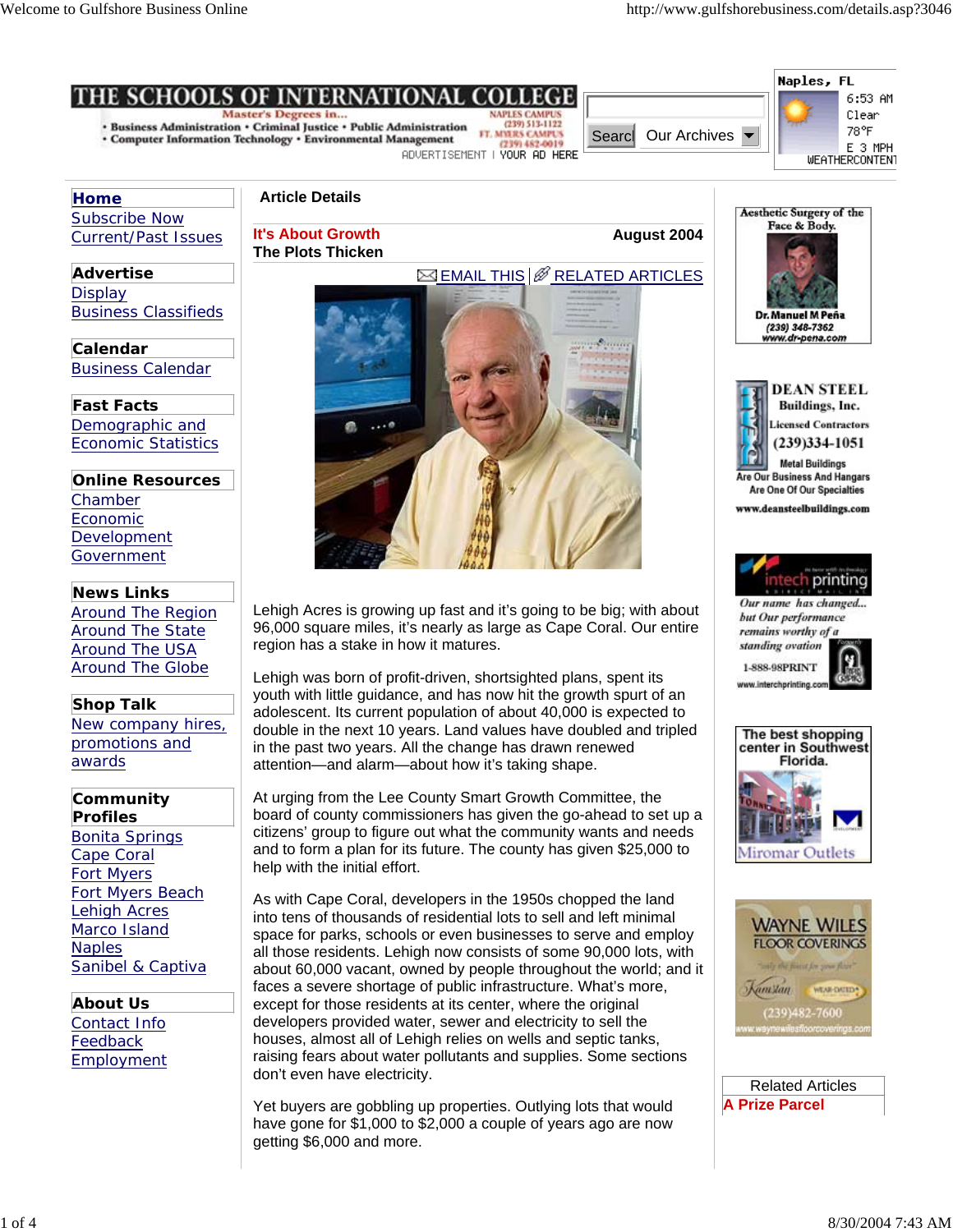"A huge factor is the entry-level home buyer," says John McWilliams, a realtor with Coldwell Banker Preferred Properties. "Service-sector workers do not have an alternative choice if they want to live in Southwest Florida. Even in Cape Coral, it is becoming difficult to enter the home market due to homes' escalating values."

The greatest growth is in the western sector, close to Interstate 75 and Southwest Florida International Airport—and convenient to businesses where residents can shop and find work. That wasn't a big issue when retirees dominated in Lehigh, but McWilliams has seen the demographics flip since the early 1980s, from about 70 percent retired to about 70 percent young, working families, he said.

And most have to drive out of Lehigh every day for work and commercial needs.

"The employment issue is probably largely unsolvable, because there just isn't the land to do it," says Bill Spikowski, of Spikowski Planning Associates. "It's more important that the schools, parks and the daily shopping is in Lehigh." All of those activities require more car trips than working commutes, he points out.

Compared with Lehigh Acres, Cape Coral's creation seems almost well planned. Cape Coral's developers provided a better road network, more land for commercial use and a downtown center, says Spikowski. "Lehigh has none of those three."

What commercial property does exist is one lot deep along thoroughfares, and commercial sites have been inconsistently spot zoned, say Spikowski and Oliver B. Conover, executive director of the Lehigh Acres Chamber of Commerce. Spikowski formulated the 1996 commercial land-use study for Lehigh's Community Redevelopment Agency (CRA), which has since been discontinued. He also worked on Cape Coral's downtown redevelopment plan.

"Lehigh is on the same growth trajectory as Cape Coral," he added. "It might be 10 or 20 years behind, but it's headed the same place. But it starts out with that much of a disadvantage."

In fact, it's about 14 years behind, according to a population forecast recently completed for Lee County by Van Buskirk, Ryffel, and Associates.

In an April presentation, Paul Van Buskirk and Carleton Ryffel explained to Lee's Smart Growth Committee what Lehigh and the county will be facing.

Many South Florida cities start out as retirement communities with small households. Then come working families to staff retail stores and provide services. Then the city grows more in diversity and population until it starts to look demographically like a traditional community, according to the report.

What that means is that growth starts out steady, hits the up-curve where it accelerates, then levels out a little to steady growth until it reaches build-out. For Lehigh, that's projected to be 303,451 residents around 2065.

Cape Coral and Lee County are both in that up-curve and Lehigh will reach it within the next couple of decades. When all three hit that sharp growth simultaneously, says the forecast, "One might

## **Developers and environmentalists on the fate of Babcock Ranch.**

As the development gap between Charlotte and Lee counties narrows, just as it has between Lee ... Full Story

## **Dispute Busters Professional consensus builders can solve growth disputes.**

Growth in Southwest Florida can be a source of contentious and polarizing disputes. A plan sur... Full Story

## **Help Wanted**

**Local need for vocational training is increasing.**

There's plenty of work for folks in vocational education these days. As fast as qualified work... Full Story

## **Quenching Our Thirsts Southwest Florida's**

**growing demand for water** With rivers, bays, canals and the Gulf of Mexico surrounding us, and 54 inches of rainfall annually,...

Full Story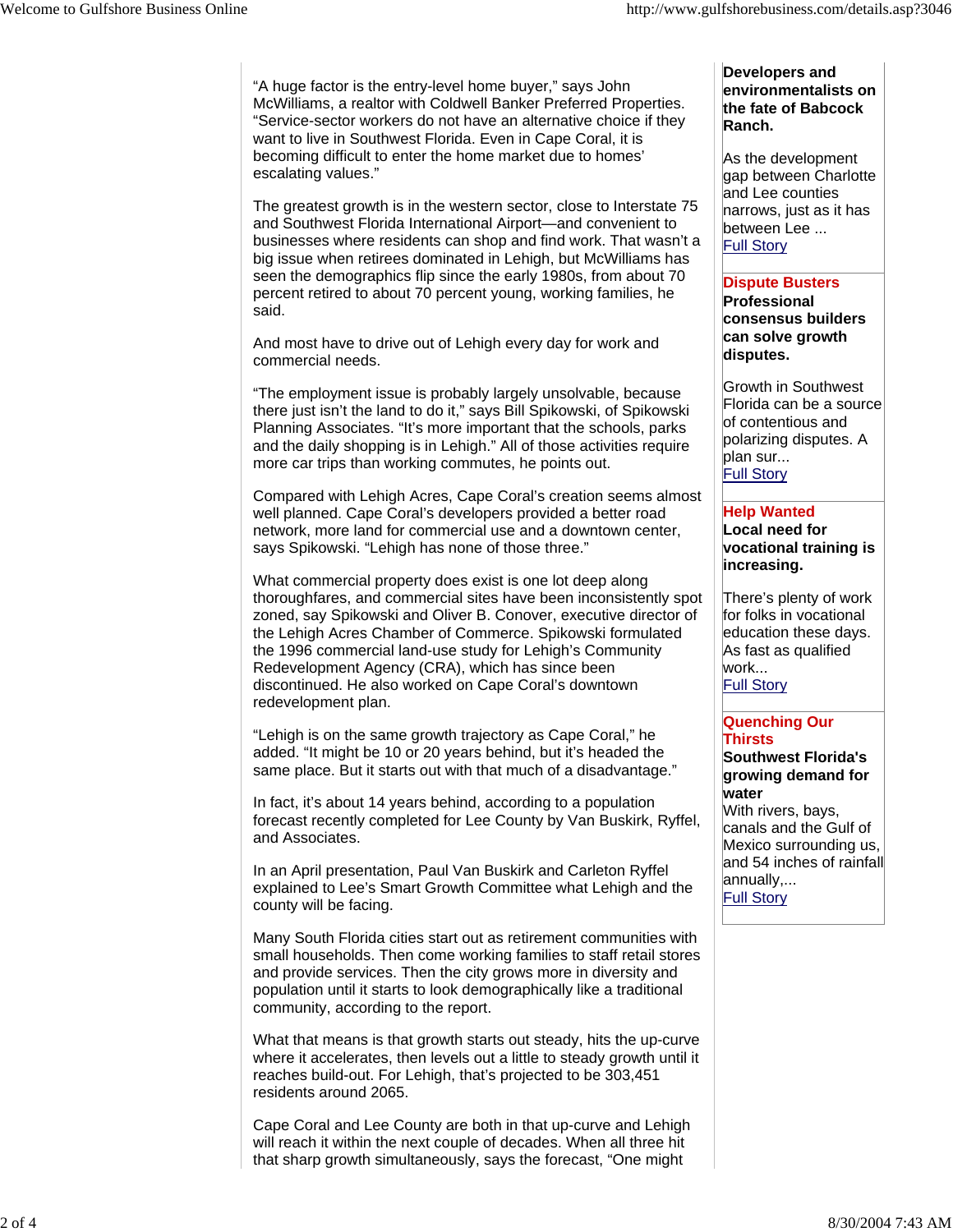conclude this is the perfect storm for development pressures."

By local and state standards for land use, here's how Lehigh stacks up, according to the study: It has 1,599 acres for commercial space and needs 1,296 more for its projected growth. It has 370 acres for industrial use and needs 320 more. It has seven acres for parks and needs 2,622 more. And it has 251 acres for schools, but needs 724 more. That doesn't include needs for additional roads, or conservation lands to help protect water resources.

"Part of Lehigh is a recharge area for the sandstone aquifer, which is Lee County's homegrown aquifer system," says Lee County Smart Growth director Wayne Daltry. "If you pave over your

recharge areas or put pollutants in your recharge areas, you don't have much of a water supply." The marketplace is looking for relief, he adds, and it can't be found in places with plats.

But rising prices and growing population pose obstacles to assembling land for those needs.

Spikowski recommended in his 1996 report to start buying up blocks for schools. "Now, instead of being vacant, there's one house or two houses on them, so instead of buying a \$12,000 lot, you're buying a \$70,000 house," he says. It will only get more crowded and expensive in the future, he predicts.

"The result is schools are built outside Lehigh," says Spikowski; but the roads aren't designed for a large community. "You end up making that situation where the road network is lousy, so much worse because everybody has to drive everywhere and drive long distances."

The state legislature passed a bill this past spring that would have streamlined the process for Lee County to pick up some of the numerous lots in Lehigh whose owners quit paying taxes.

"The object was, in our case, to enable Lee County to foreclose on large blocks of land that had been abandoned," says the chamber's Conover. Parcels could then be sold to developers, he says, "for use as shopping centers or schools, or whatever purpose was necessary, with the idea that the old grid system would be bulldozed away and a more modern and economically feasible and ecologically sound site created.

"What happened is that with property going up so rapidly, people are paying their taxes," he adds. "It's too bad we didn't start sooner."

Spikowski and Conover are among those who would like to see Lehigh Acres incorporate. Conover says landowners outside the tentative boundaries want to get into the incorporation effort, which could potentially enlarge Lehigh Acres to 130 square miles. Incorporation efforts in the past have failed, and opposition exists this time, too. But a recent study by BJM Consulting, headed up by long-time Cape Coral leader and former Mayor Joseph Mazurkiewicz, indicates that it's feasible.

"We don't have local control here," says Conover. "We have an urgent need for some rezoning, an urgent need for more stringent site development, more rigid code enforcement. It's kind of worrisome because this whole thing's getting ahead of us."

"It's only a matter of time before they're going to have to do it,